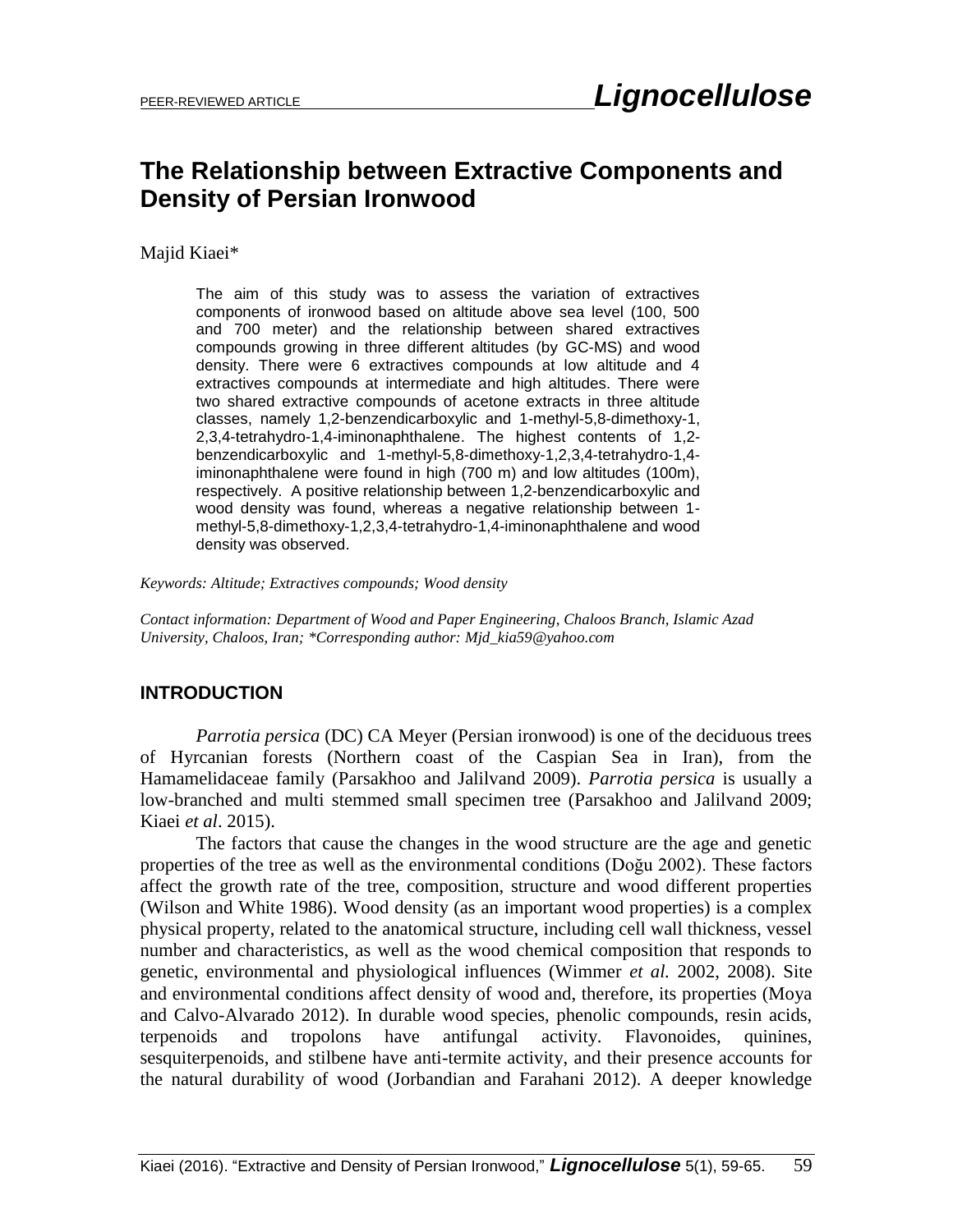regarding the behaviour of these natural and eco-friendly components would help to evaluate its performance as preservants to enhance the wood durability.

A study of the relationship between altitude index and chemical properties (cellulose, lignin, ash, and extractives), mineral content and wood density was previously published by author and associates (Kiaei *et al.* 2015). Analysis of variance results (ANOVA) indicated that the effect of altitude, radial position, and their interaction on the wood density were significant. The highest and lowest values of wood density were found at intermediate  $(0.796 \text{ g cm}^{-3})$  and low altitudes  $(0.733 \text{ g cm}^{-3})$ , respectively. The variation of wood density along radial position from pith to the bark decreased in the three altitudes. The mean of wood density was  $0.769$  g cm<sup>-3</sup> for the three studied altitudes in north of Iran (Table 1). Also, the amount of extractives (Fig. 1) increased with increasing of altitude (Kiaei *et al.* 2015). In the following, the objectives of the present study were: (a) identification of extractives components (by gas chromatography mass spectroscopy) growing in three different altitudes (100, 500 and 700 m), (b) to determine shared extractive components growing in these altitudes, and (c) to investigate the relationship between shared extractives components and density for ironwood (*Parrotia persica*).

| <b>Table 1.</b> Wood Density ( $g/cm3$ ) in Relation to Radial Position for Persian Ironwood |
|----------------------------------------------------------------------------------------------|
| Growing in Three Different Altitudes (Kiaei et al. 2015)                                     |

| Altitude/position | <b>Pith</b>  | Middle       | bark         | Average      |
|-------------------|--------------|--------------|--------------|--------------|
| 100               | 0.810(0.072) | 0.706(0.020) | 0.683(0.057) | 0.733(0.069) |
| 500               | 0.806(0.020) | 0.796(0.025) | 0.786(0.025) | 0.796(0.022) |
| 700               | 0.823(0.037) | 0.790(0.026) | 0.720(0.017) | 0.777(0.051) |
| Average           | 0.813(0.042) | 0.764(0.048) | 0.730(0.047) | 0.769(0.056) |

Legend: Standards errors are presented in brackets.



**Fig. 1.** The extractives values in three different altitudes for ironwood (Kiaei *et al.* 2015)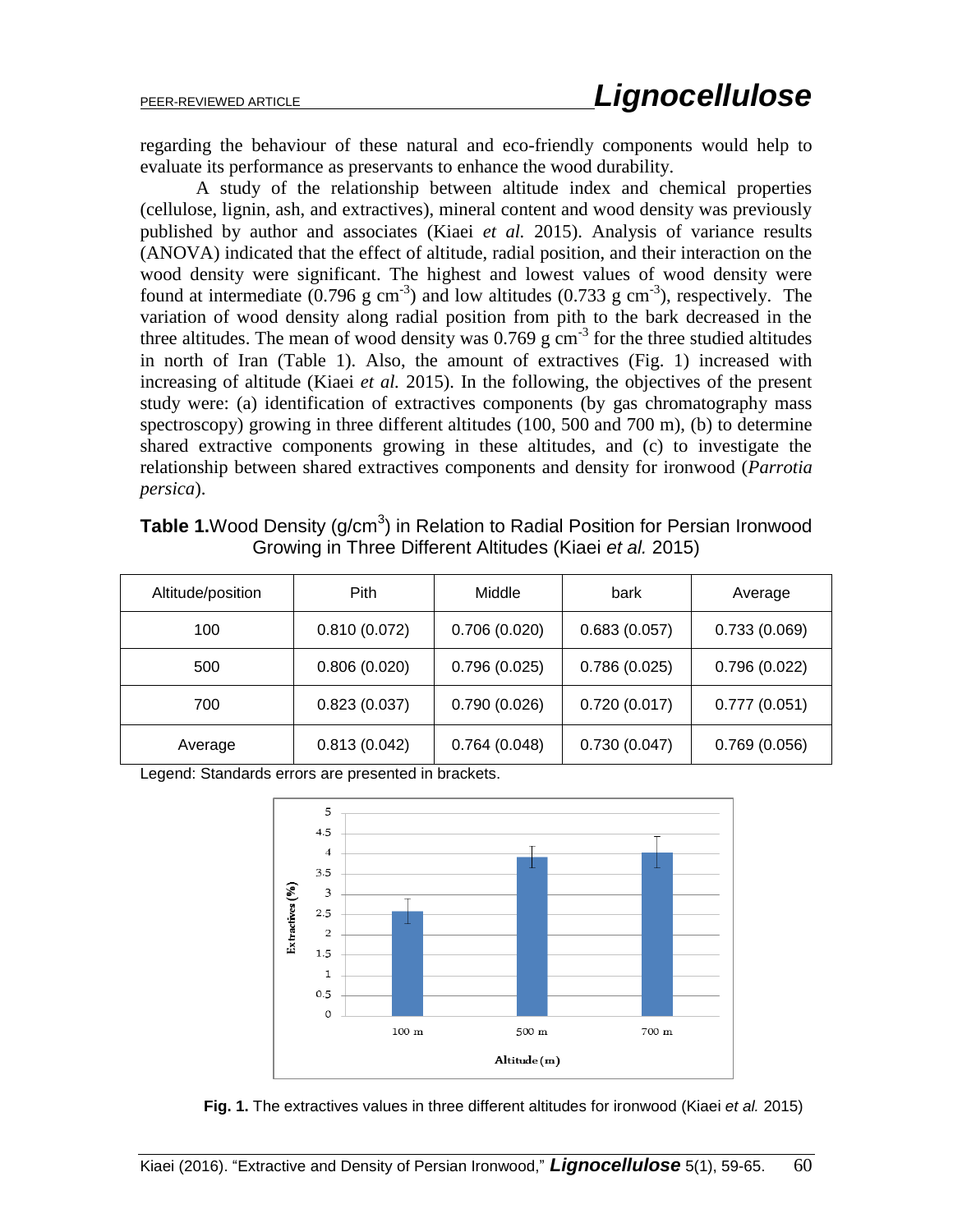### **EXPERIMENTAL**

### **Materials**

In the present study, 9 normal Persian ironwood (*Parrotia persica*) trees were felled from three different altitudes, *i.e*., 100 (low elevation), 500 (intermediate elevation), and 700 (high elevation) meters above sea level from northern natural forests (Noshahr region) in Iran. At all three sites, the trees were 35 to 40 years old.

### **Methods**

All nine trees were randomly selected, taking into account stem straightness and the absence of evident decay. Traits of environmental and climate conditions of these sites and characteristics of trees are listed in Table 2. A cross-section with 15 cm in thickness was extracted from each tree at breast height. This cross-section was utilized for evaluation of wood properties. Afterwards, three samples were prepared along the radial position from pith to the bark (near to pith, middle between pith and bark, near to the bark). Wood density (according to ISO-3131) was determined in each position.

| <b>I QUIC L.</b> THE OFIQUE ISING OF THE OILES, QHU OILHQIG OF F CHOIQH TIOH WOOD. |                         |                            |                         |            |                  |
|------------------------------------------------------------------------------------|-------------------------|----------------------------|-------------------------|------------|------------------|
| <b>Sites</b>                                                                       | <b>Altitudes</b><br>(m) | Annual<br>temperature (°C) | Annual rainfall<br>(mm) | Height (m) | Diameter<br>(cm) |
|                                                                                    | 100                     | 13.5                       | 1345                    | 23.4       | 32               |
| Noshahr region                                                                     | 500                     | 11.5                       | 1300                    | 23.3       | 31.6             |
|                                                                                    | 700                     | 8.5                        | 1300                    | 22.5       | 30.4             |

**Table 2.** The Characteristics of the Sites, and Climate of Persian Ironwood

### **Extractive composition**

To examine the chemical composition in terms of percent extractives and type, mature wood (samples, near to the bark), were selected. The specimens were 3 tree x 1 samples of mature wood  $x$  3 altitude classes  $= 9$  samples for chemical characterization. To identify the extractives compounds,  $\sim 1$  mg of solid obtained extracts, mixed with 30 mL BSTFA [bis (trimethylsilyl) trifluoroacetamide], 1% TMCS (trimethylchlorosilane) reagent, and about 15 mL pyridine were mixed in a tube test. The samples were kept in a Bain Marie hot water bath at 70  $\rm{^{\circ}C}$  for an hour, and then they were analyzed by GC-MS on an HP 6890 Gas Chromatograph (Agilent technology, USA), equipped with a split/split less injector and a 5973 Mass Selective Detector (MSD). The oven column was programmed as follows: Chromatography was done on a HP-5MS capillary column (SGE, 30 m, 0.25 mm), using 1mL/min of helium as carrier gas and a temperature program between 60 and 260  $\degree$ C, with a temperature increase rate of 6  $\degree$ C/min. To identifying the compounds, a GC diagram, representing the abundance and retention time of each compound was obtained. The calculation of quartz index and Adams table were premed as well.

# **Statistical analysis**

The effect of altitude on the extractives composition was determined by GC/MS for Persian ironwood at the Noshahr region, in the north of Iran. Then, shared extractives compositions characterized in three different altitude classes were determined. Finally,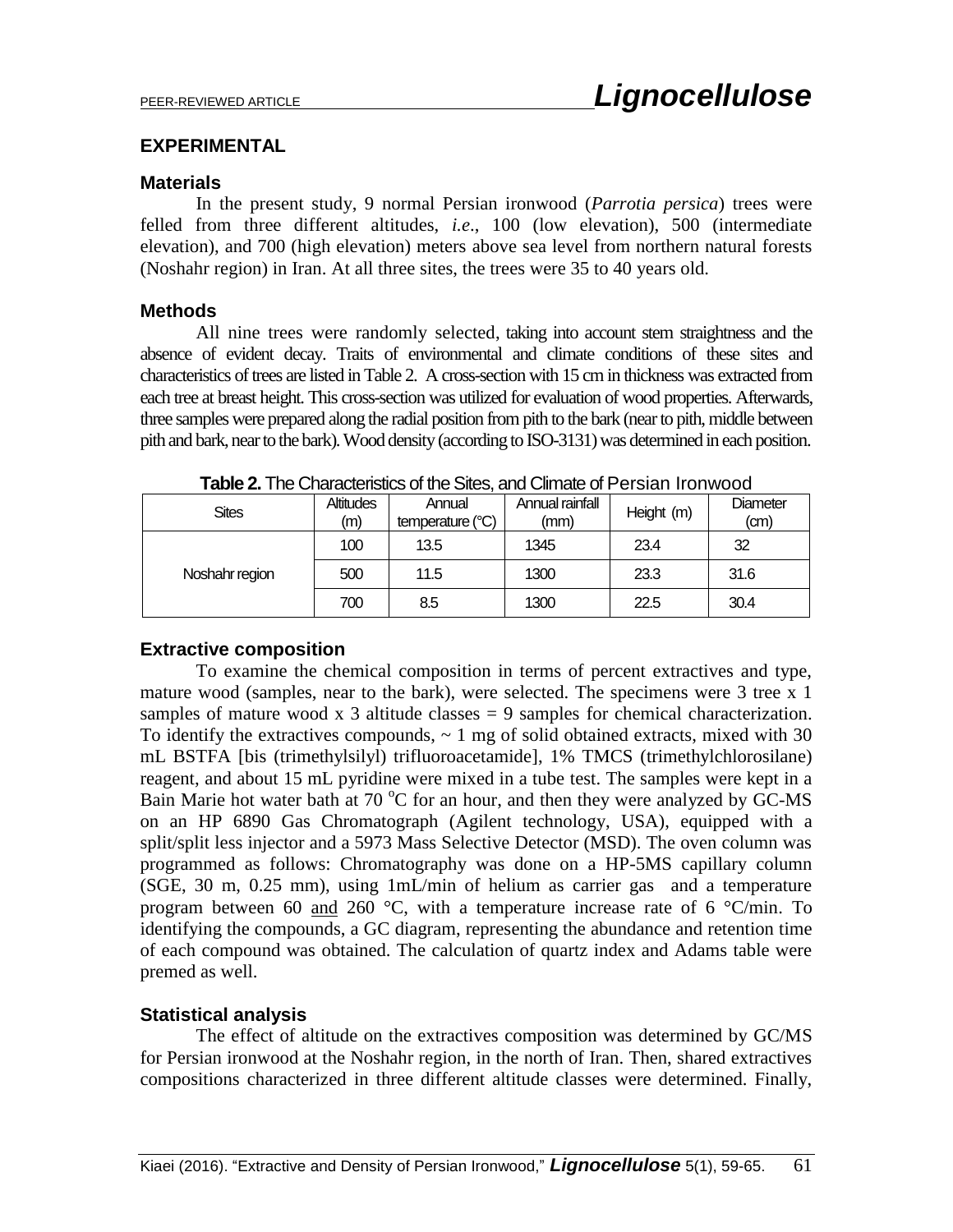the relationships between the shared extractives compounds and wood density were determined by Pearson matrix correlation.

# **RESULTS Extractives Composition**

The major extractives compounds extracted from samples collected at three different altitudes are shown in Table 3. As it can be seen, six extractives compounds were detected at different concentrations at low altitude. Four extractives compounds of acetone extracts were obtained at intermediate and high altitudes.

|                | Low altitude (100 m)                                                             |       |                      |                |  |
|----------------|----------------------------------------------------------------------------------|-------|----------------------|----------------|--|
| Row            | Compounds                                                                        |       | $Rt$ (min)           | Area<br>(%)    |  |
| 1              | Ethylbenzene                                                                     |       | 5.591                | 0.27           |  |
| $\overline{2}$ | Benzene, 1-3 dimethyl                                                            |       | 6.659                | 1.63           |  |
| 3              | Linalyl acetate                                                                  |       | 18.677               | 0.58           |  |
| 4              | 1-methyl-5,8-dimethoxy-1, 2, 3, 4-tetrahydro-1, 4-<br>iminonaphthalene           |       | 28.937               | 0.92           |  |
| 5              | 1, 3, 4, 7, 7-pentamethyl-2-oxa-bicyclo (4, 4, 3) deca-3,<br>5-diene             |       |                      | 0.19           |  |
| 6              | 1,2-Benzendicarboxylic acid                                                      |       |                      | 96.42          |  |
|                | Intermediate altitude (500 m)                                                    |       |                      |                |  |
| 1              | 1-methyl-5,8-dimethoxy-1, 2, 3, 4-tetrahydro-1, 4-<br>28.930<br>iminonaphthalene |       |                      | 0.27           |  |
| $\overline{2}$ | Cheloviolene                                                                     |       | 29.060               | 0.05           |  |
| 3              | 8-amino-5-methoxy-1-tetralone                                                    |       | 29.609               | 0.04           |  |
| 4              | 1,2-Benzendicarboxylic acid                                                      |       | 45.257               | 99.6           |  |
|                | High altitude (700 m)                                                            |       |                      |                |  |
| $\mathbf{1}$   | Xylene                                                                           |       |                      | 5.934<br>0.02  |  |
| $\overline{2}$ | 1-methyl-5,8-dimethoxy-1, 2, 3, 4-tetrahydro-1, 4-<br>iminonaphthalene           |       |                      | 28.937<br>0.74 |  |
| 3              | (3E)-4- [trans-2, 4, 4, 5-tetramethyleyclohex -2-en-1-yl] but-<br>3-en-2-one     |       |                      | 0.17<br>29.060 |  |
| 4              | 1,2-Benzendicarboxylic acid                                                      |       |                      | 48.246<br>99   |  |
|                | Shared extractives composition at three different altitudes                      |       |                      |                |  |
|                |                                                                                  |       | Altitude classes (m) |                |  |
| Row            | Shared extractives compositions                                                  | 100   | 500                  | 700            |  |
| $\mathbf{1}$   | 1-methyl-5,8-dimethoxy-1, 2, 3, 4-tetrahydro-1, 4-<br>iminonaphthalene           | 0.92  | 0.27                 | 0.74           |  |
| $\overline{2}$ | 1,2-Benzendicarboxylic acid                                                      | 96.42 | 99.64                | 99             |  |

**Table 3.** Ironwood Extractives in Acetone Solvent (Rt: Retention Time)

The main compounds at low altitude (100 m) were as follows: ethyl benzene (0.27%), benzene, 1-3 dimethyl (1.63%), linalyl acetate (0.58%), 1-methyl-5,8 dimethoxy-1,2,3,4-tetrahydro-1,4- iminonaphthalene (0.92%), pentamethyl 1,3,4,7,7 pentamethyl-2-oxa-bicyclo (4,4,3) deca-3,5-diene (0.19%), and 1,2-benzendicarboxylic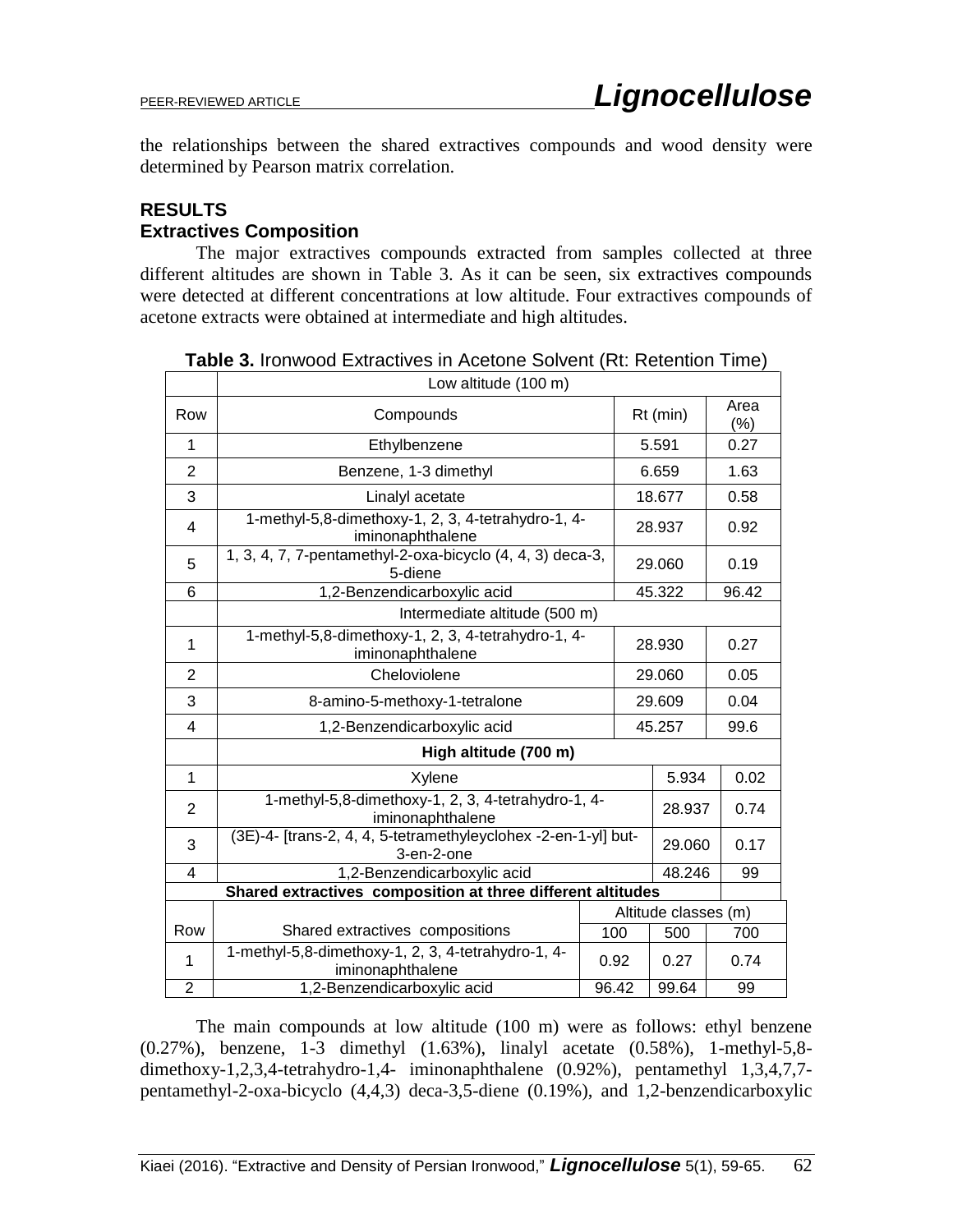acid (96.42%). The main compounds found at intermediate altitude (500 m) were the following ones: 1-methyl-5, 8-dimethoxy-1,2,3,4-tetrahydro-1,4-iminonaphthalene (0.27%), cheloviolene (0.05%), 8-amino-5-methoxy-1-tetralone (0.04%), and 1,2 benzendicarboxylic acid (99.64%). The main compounds found at high altitude (700 m) were: xylene (0.02), 1-methyl-5,8-dimethoxy-1,2,3,4-tetrahydro-1, 4- iminonaphthalene (0.74%), (3E)-4-[trans-2, 4, 4, 5-tetramethyleyclohex-2-en-1-yl] but-3-en-2-one (0.17%), and 1,2-benzendicarboxylic acid (98.97%).

There were two shared extractives compounds of acetone extracts in the three altitude classes, namely 1,2-benzendicarboxylic and 1-methyl-5,8-dimethoxy-1,2,3,4 tetrahydro-1,4- iminonaphthalene (Table 3). The highest and lowest values of 1-methyl-5, 8-dimethoxy-1, 2, 3, 4-tetrahydro-1, 4- iminonaphthalene were seen at low (0.92%) and intermediate (0.27%) altitudes. The value of 1,2-benzendicarboxylic at intermediate altitude (99.64%) was higher compared to other altitudes at Noshahr region. The lowest values of 1,2-benzendicarboxylic was found in low altitude (96.42%).

### **Relationship among Various Wood Properties**

The relationship between shared extractives compounds (1,2-benzendicarboxylic and 1-methyl-5,8-dimethoxy-1,2,3,4-tetrahydro-1,4-iminonaphthalene) and wood density were determined by Pearson matrix correlation (Table 4). They were found to be positive. Significant relations between 1, 2-benzendicarboxylic ( $r = 0.839$ ) and wood density were obtained. 1-methyl-5,8-dimethoxy-1,2,3,4-tetrahydro-1,4-iminonaphthalene ( $r = 0.940$ ) had a significantly negative correlation with the density of ironwood (Table 4).

# **Table 4.** The Relationship between Shared Extractives Components and Density in Rronwood (n=9)

| Relationships between wood properties                                          |            | Sig   |
|--------------------------------------------------------------------------------|------------|-------|
| WD and 1, 2-Benzendicarboxylic                                                 | $+0.839**$ | 0.005 |
| WD and 1-methyl-5, 8-dimethoxy-1, 2, 3, 4-tetrahydro-1, 4-<br>iminonaphthalene | $-0.940**$ | 0.001 |

# **DISCUSSION**

The amount of obtained extractives increased with the altitude. This observation could be explained by the site conditions. This result was previously reported by Doğu (2002) and Kiaei *et al.* (2012). Extractives components had a negative effect on pulping and bleaching operations (Tajik *et al.* 2015).

1-2-Benzendicarboxylic (Fig. 2) acid is one of the active compounds in *Stellera chamaejasme* L. plants that have antifungal properties (Zhu 2012). This component  $(C_8H_6O_4$ , classed as an organic acid) is one of important extractives components, which was found in some Iranian wood species such as eucalyptus wood (Tajik *et al.* 2014), elm wood (Kiaei and Tajik, 2013), Sweet Locust wood, False Acacia wood (Vaysi 2014), and *Morus alba* wood (Sadeghifar *et al.* 2011).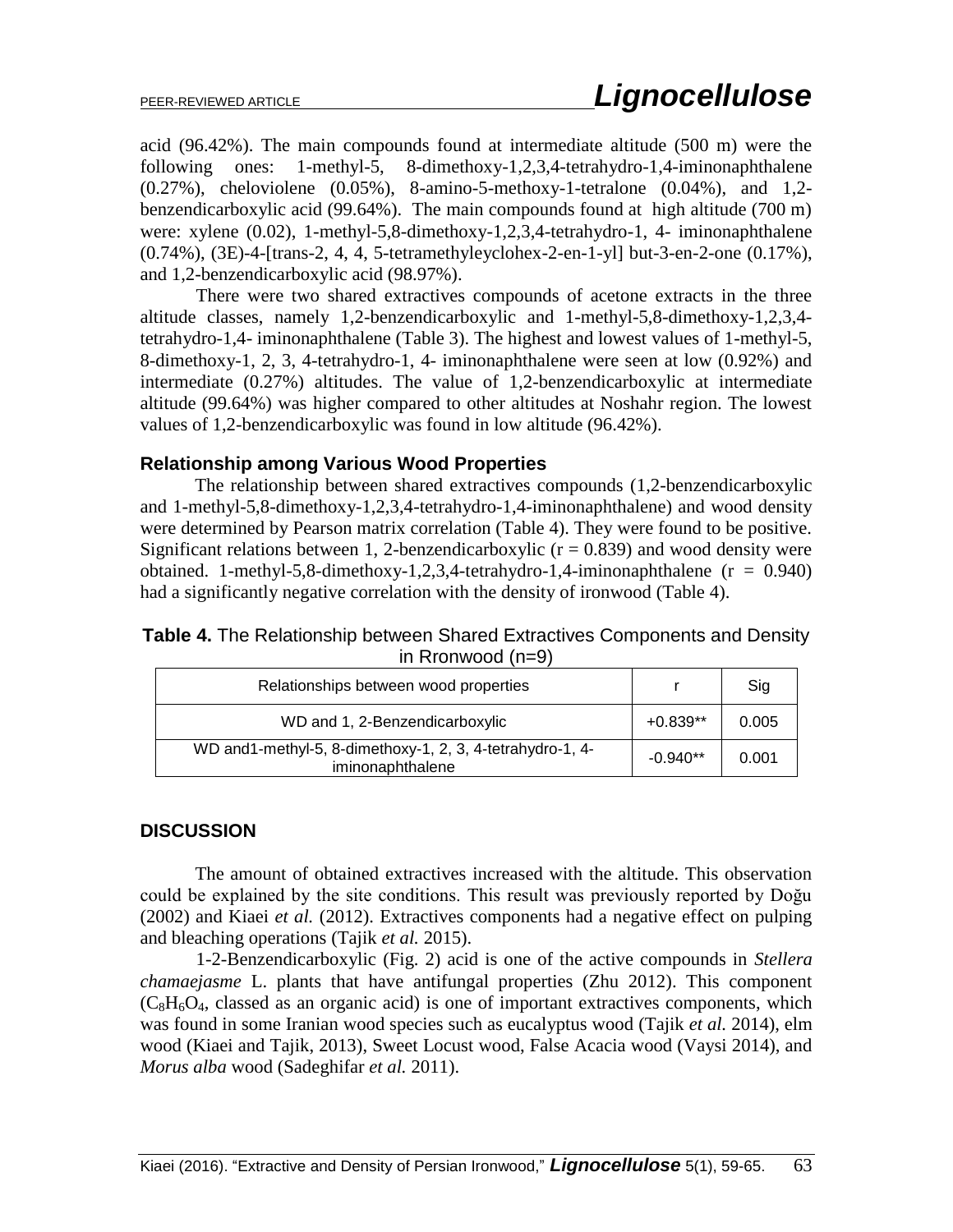Ethyl benzene is an [organic compound](https://en.wikipedia.org/wiki/Organic_compound) with the formula  $C_6H_5CH_2CH_3$ . It is a highly flammable, colorless liquid with an odor similar to that of [gasoline.](https://en.wikipedia.org/wiki/Gasoline) This monocyclic [aromatic](https://en.wikipedia.org/wiki/Aromatic) [hydrocarbon](https://en.wikipedia.org/wiki/Hydrocarbon) is important in the [petroextractives](https://en.wikipedia.org/wiki/Petrochemical) industry as an intermediate in the production of [styrene,](https://en.wikipedia.org/wiki/Styrene) the precursor to [polystyrene,](https://en.wikipedia.org/wiki/Polystyrene) a common [plastic](https://en.wikipedia.org/wiki/Plastic) material. In 2012, more than 99% of ethylbenzene produced was consumed in the production of styrene. Ethylbenzene is also used to make other extractives s, in fuel, and as a [solvent](https://en.wikipedia.org/wiki/Solvent) in inks, rubber adhesives, varnishes, and paints. Ethylbenzene exposure can be determined by testing for the breakdown products in [urine](https://en.wikipedia.org/wiki/Urine) (Rabus and Widdel 1995).

1-3 dimethyl benzene is an [aromatic](https://en.wikipedia.org/wiki/Aromatic) [hydrocarbon.](https://en.wikipedia.org/wiki/Hydrocarbon) The major extractives use of benzene,1-3 dimethyl (*meta*-xylene) is in the manufacture of [isophthalic acid,](https://en.wikipedia.org/wiki/Isophthalic_acid) which is most often used as a [copolymerizing](https://en.wikipedia.org/wiki/Copolymer) [monomer](https://en.wikipedia.org/wiki/Monomer) to alter the properties of [polyethylene](https://en.wikipedia.org/wiki/Polyethylene_terephthalate)  [terephthalate](https://en.wikipedia.org/wiki/Polyethylene_terephthalate) (PET), making PET more suitable for the manufacture of soft drinks bottles. To convert m-xylene on an industrial scale to isophthalic acid, the two methyl groups are bot[hcatalytically](https://en.wikipedia.org/wiki/Catalyst) [oxidized](https://en.wikipedia.org/wiki/Oxidation) to [carboxyl groups.](https://en.wikipedia.org/wiki/Carboxyl_group)

Shared extractives components for Persian ironwood growing in three different altitudes were 1,2-benzendicarboxylic and 1-methyl-5,8-dimethoxy-1,2,3,4-tetrahydro-1, 4-iminonaphthalene. A positive correlation between 1,2-benzendicarboxylic and wood density was observed. 1-methyl-5,8-dimethoxy-1,2,3,4-tetrahydro-1,4-iminonaphthalene had negative correlation with wood density.



**Fig. 2.** Formula of the 1, 2-Benzendicarboxylic

### **CONCLUSIONS**

The extractives compositions of ironwood at three altitudes were studied in Noshahr region, the northern Iranian forest. The main extractives components of Persian ironwood growing in three different altitudes were 1,2-benzendicarboxylic and 1-methyl-5,8-dimethoxy-1,2,3,4-tetrahydro-1,4-iminonaphthalene. 1,2-Benzendicarboxylic was found to be an abundant extractives component for ironwood at the three different studied altitudes (over 96%). 1,2-Benzendicarboxylic was correlated with the increasing of wood density. An inverse relationship between 1-methyl-5,8-dimethoxy-1,2,3,4-tetrahydro-1,4-iminonaphthalene and wood density was observed for persian ironwood. Overall, the1, 2-Benzendicarboxylic had an important role on the ironwood durability.